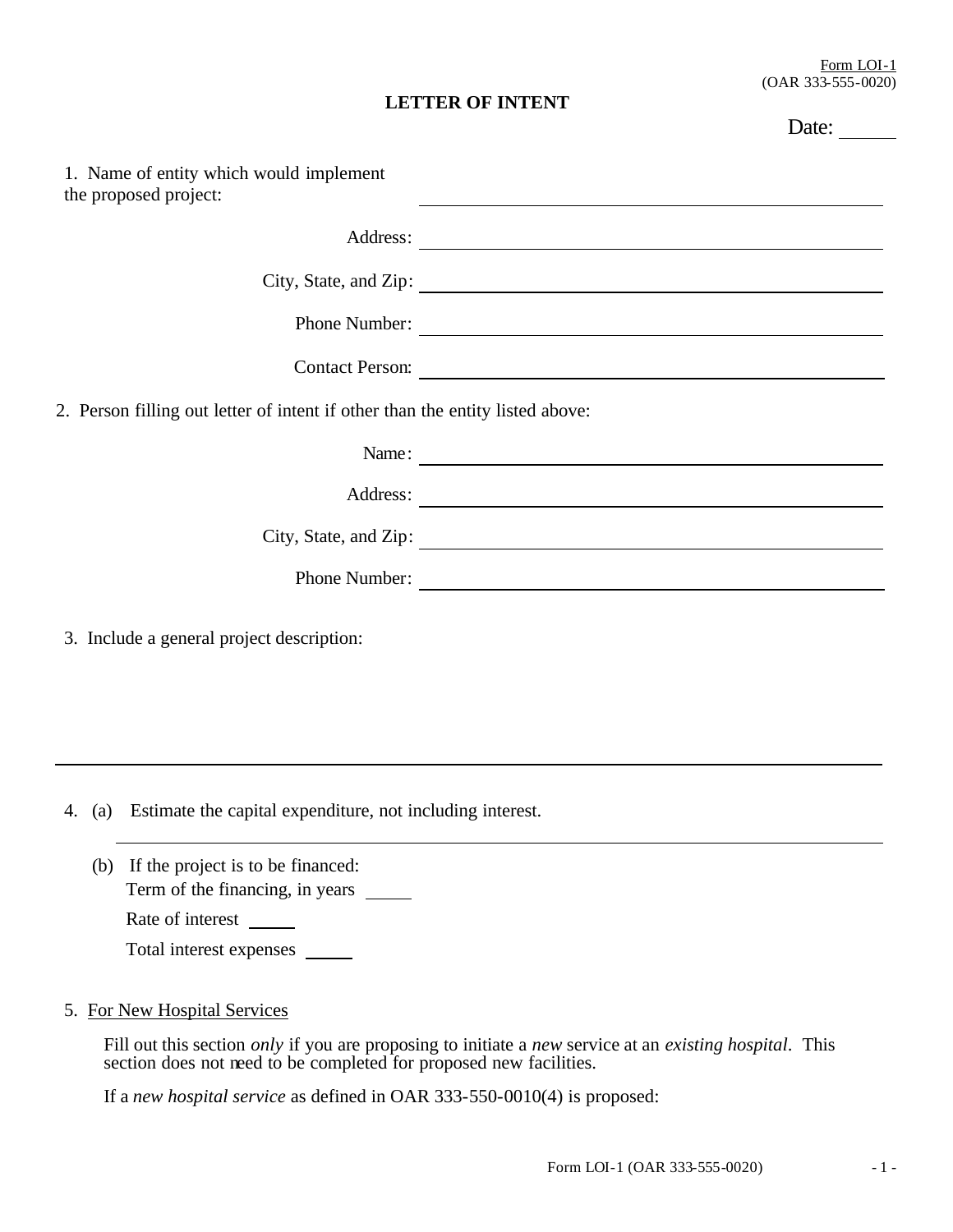(a) Indicate the projected annual operating cost for the first fiscal year in which the service will operate at normal levels of utilization and with normal allocations for ongoing expense items, including all direct and indirect expenses with sufficient budgetary information to support projections.

- (b) Attach a budget forecast, by affected service, for the first 3 years of operation. Please note that this information need not be filled out if your proposal is not for a new health service. However, in some cases, the purchase of major medical equipment may also constitute a new health service. Include at least the following information:
	- (A) Gross revenues;
	- (B) Direct expenses, including a breakdown into salaries, payroll taxes and fringe benefits, supplies, depreciation and interest;
	- (C) Indirect expenses, identified by categories which may include but are not limited to operation and maintenance of plant, housekeeping, billing, insurance;
	- (D) Deductions from revenue;
	- (E) Net operating income (or loss) after the allocation of indirect expenses from non-revenue producing departments.
- (c) For the first 3 years of operation, provide the number of full-time equivalent staff for the particular service.
	- Year 1 Year 2 Year 3
- (d) (A) For the first 3 years of operation, provide units of service per year.
	- Year 1 Year 2 Year 3
	- (B) Define units of service: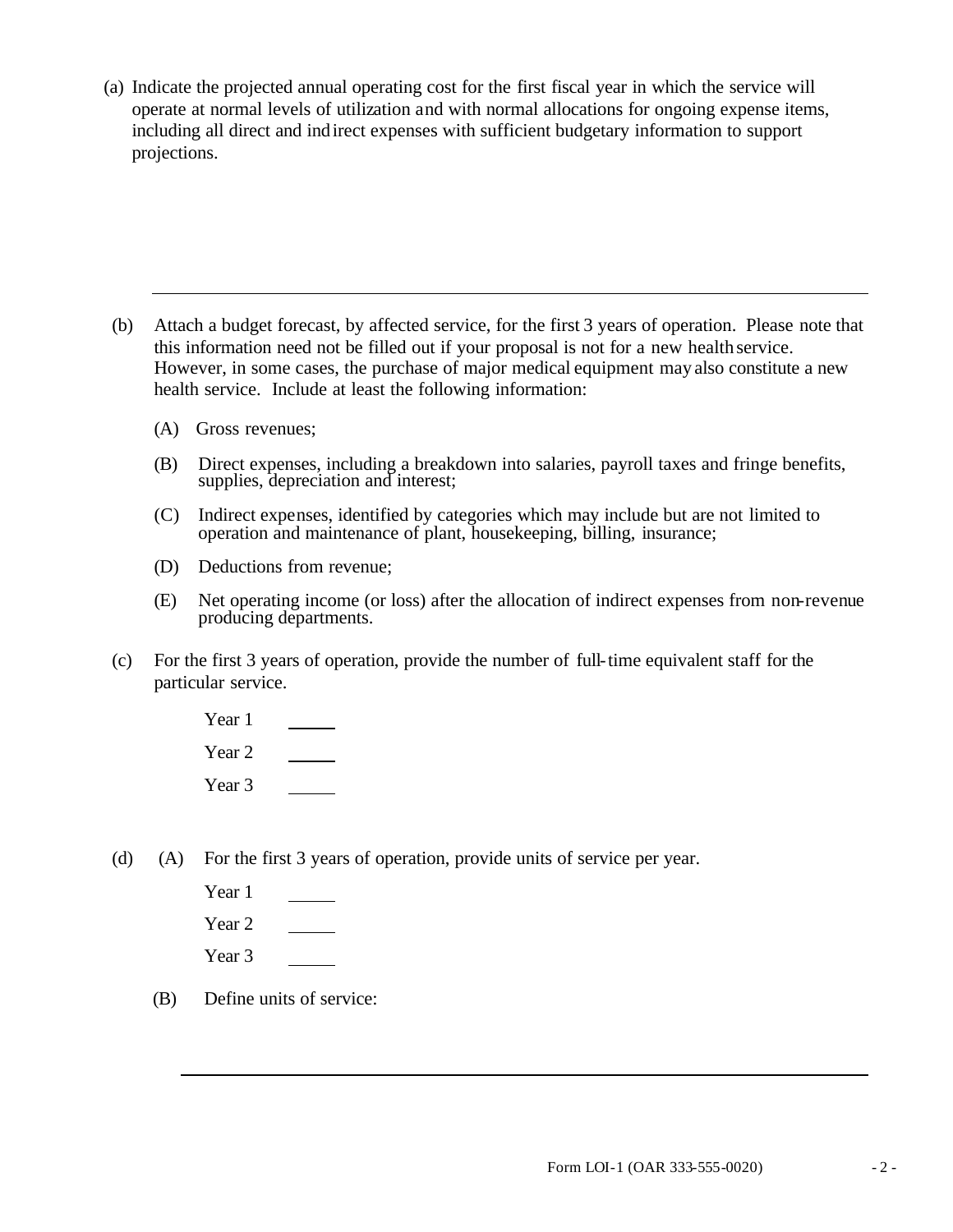## 6. For Long-term Care Facility Projects

Only entities who are *long-term care facilities (nursing homes)* or who propose long-term care services need to fill out this section. If your project involves long-term care, please indicate which of the following apply:

|     |                                                                                                                                                                                                                                       | YES |  |
|-----|---------------------------------------------------------------------------------------------------------------------------------------------------------------------------------------------------------------------------------------|-----|--|
| (a) | The project proposes to initiate a new long-term care facility or<br>service.                                                                                                                                                         |     |  |
| (b) | The project proposes an increase in the skilled nursing or<br>intermediate care bed capacity of an existing facility of more than<br>10 beds or more than 10 percent of the current long-term care bed<br>capacity whichever is less. |     |  |
|     | (A) If "Yes", what is the current long-term-term care bed<br>capacity of the facility; and                                                                                                                                            |     |  |
|     | (B) How many additional long-term care beds are proposed?                                                                                                                                                                             |     |  |
| (c) | The project proposes to rebuild an existing long-term care facility.                                                                                                                                                                  |     |  |
| (d) | The project involves relocation of an existing long-term care<br>facility building to a new site.                                                                                                                                     |     |  |
| (e) | The project involves relocation of existing long-term care beds<br>from one licensed health care facility to another.                                                                                                                 |     |  |

- 7. When a new facility or different service delivery site is planned, indicate the approximate location under consideration by town or zip code and nearest road intersections.
- 8. Please indicate whether the project involves any of the following:

|     |                                                                                                                                                                              | E. |  |
|-----|------------------------------------------------------------------------------------------------------------------------------------------------------------------------------|----|--|
| (a) | Does the project involve the establishment of a new service or<br>facility which will predominantly serve medically indigent<br>patients?                                    |    |  |
| (b) | Does the project involve the initiation of new residential care or<br>treatment services for the elderly?                                                                    |    |  |
| (c) | Is the entity filing the letter of intent an existing closed system<br>long-term care facility (i.e., a nursing home operated by a<br>continuing care retirement community)? |    |  |